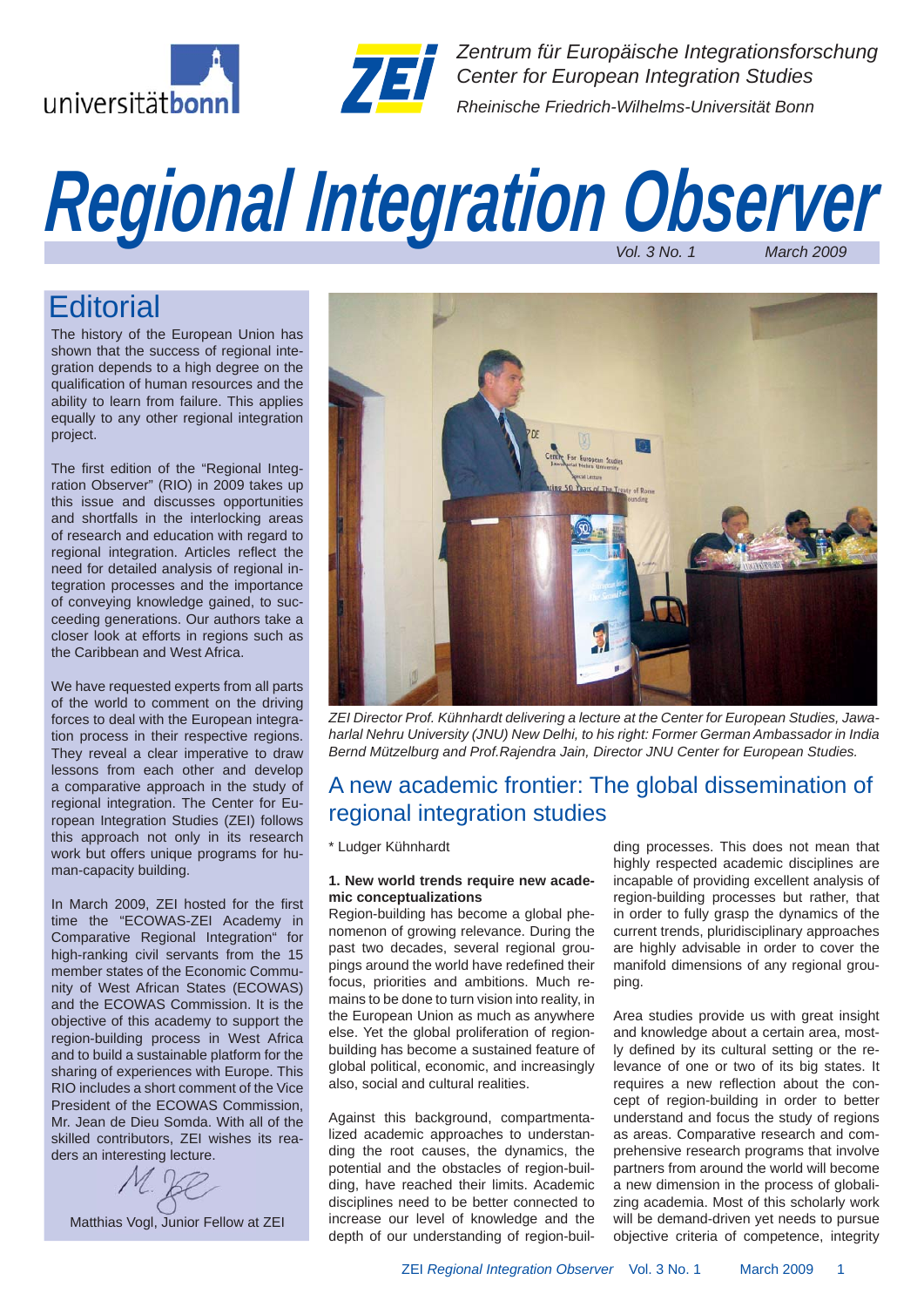and solidity in order to impact the academic discourse or the expectations of practitioners of region-building.

#### **2. Academic studies and capacity-building**

Region-building is a man-made process. It requires knowledge, leadership and dedication. It requires capable actors to conceptualize and capable actors to implement. Studies on regional integration have become essential to train experts – experts with detailed knowledge and experts with a sense of overview and comparative analytical skills. Usually, pluridisciplinary regional integration studies need to cover political, economic, legal and cultural features of region-building. They support intercultural competencies and promote conceptual and strategic thinking. Regional integration studies are of a practical nature as they generate experts with applicable knowledge and understanding.

Capacity-deficits are a general fact across regional groupings. The budgets provided by member states are usually too small and so far, no regional grouping (the EU included) can rely on an independent supranational budget. The officials engaged in the daily routine of institutions and organs of



and projects of regional integration. Region-building affects institutions in member states of any regional grouping. Over time, regional integration also has effects on societies across an integrating region. These unavoidable trends require academic reflection.

#### **3. Outreach and dialogue**

Region-building has become a multidimensional phenomenon. The important regional groupings around the world are engaged in more than just a single issue. Their rationale and purpose has become multi-facetted. Most regional groupings are driven by security and development considerations. They formulate economic and/or political goals and develop instruments and techniques aimed at adding value to the respective region. To implement these goals requires communication, deliberation and persuasion. Those involved in the respective activities need knowledge and a comparative overview. They must be able to connect experiences elsewhere with the challenges at home. Policy dialogues with the main shapers and makers of public opinion and policy formulation are of the essence. Regional integration studies need to engage in outreach activities aimed at disseminating scholarly findings and contributing to the

"Many countries in the Middle East, particularly Israel, are marked by extremely significant historical, political and commercial ties with the European continent. Unfortunately the Middle East is not known for its knowledge and understanding of European affairs, which the Center for European Studies at the Interdisciplinary Center Herzliya is trying to counter via its Certificate/M.A. programme, and a wide array of conferences. In addition, we operate in close cooperation with our partner institutions at the Palestinian Al-Quds University (East Jerusalem) and Yarmouk University (Irbid, Jordan), thus trying to learn a lesson from the European experience of peace-making and reconciliation after the end of the Second World War."

**Avi Primor was Israeli Ambassador in Germany from 1993 - 1999. He is now director at the Center for European Studies at the Interdisciplinary Center Herzliya, Israel.**

regional integration are often overburdened with paper work that limits their ability to conceptualize strategic planning. Planning units are often under-staffed and over-charged. Improved capacity-building has been identified practically in all regional groupings as an essential element to master the challenges ahead.

Capacity-building does not only touch upon the immediate activities in organs and institutions of regional groupings. The institutions of regional integration also require specialized experts and generalists with a sense of strategy and overview. But the more region-building diversifies its techniques, the more its effects reach beyond the official institutions initiating programs ongoing public debate.

#### **4. Growth industry: The study of regionbuilding**

Region-building tends to develop without a coherent blue-print. Regional groupings around the world give testimony to the power of trial and error, to the unavoidability of incoherent and idiosyncratic actions, and to success through back-doors, detours and unintended consequences. It therefore does not come as a surprise that regionbuilding has preceded regional integration studies. Only with the hindsight knowledge of experience in regional integration does the awareness for the need to reflect about what has been achieved and what has failed to be achieved emerge. In light of recent

global trends, awareness is growing around the globe: engaging in region-building and studying its preconditions, consequences, obstacles and potential are increasingly seen as two sides of the same coin.

The study of regional integration began with a focus on region-building in Europe. The number of disciplines involved has grown; the focus of research has been broadened; and the depth of the study of regional integration in Europe and its application through teaching and outreach has been solidified. In the meantime, research institutes and teaching activities focusing on European integration have become a global phenomenon. The study of European integration across Europe is certainly no surprise at all. But how does one explain the study of European integration in the US, in China, in India and in Thailand, in Australia and in New Zealand, in Korea and in Egypt, in Israel and in Costa Rica, in Barbados and in Argentina? This list is not comprehensive and the answer is twofold: 1) Academics around the world have become interested in studying regional integration in the European Union in order to better grasp the effects of European integration on their own regions and the wider world and 2) they are also studying European regional integration with the intention to draw comparative conclusions for the evolution of region-building elsewhere, especially in their respective regions.

#### **5. The role of ZEI**

The most recent trend echoes the global proliferation of region-building: Regionbuilding studies, research and teaching activities are beginning to focus on non-European regional groupings. Eventually, comparative dimensions will grow. A new generation of regional integration experts is emerging worldwide. Against this background, ZEI continues to offer experience, partnership and advise for the promotion of regional integration studies around the globe. Our publications will continue to reflect this commitment. Our post-graduate education will expand in order to meet the growing demand, also on the level of a structured doctoral program currently under preparation.

Around the world, the proliferation of region-building will be followed by the dissemination of regional integration studies and research, teaching and outreach programs. ZEI is a partner in this new worldwide frontier of academia.

*\* Prof. Dr. Ludger Kühnhardt, Director at the Center for European Integration Studies*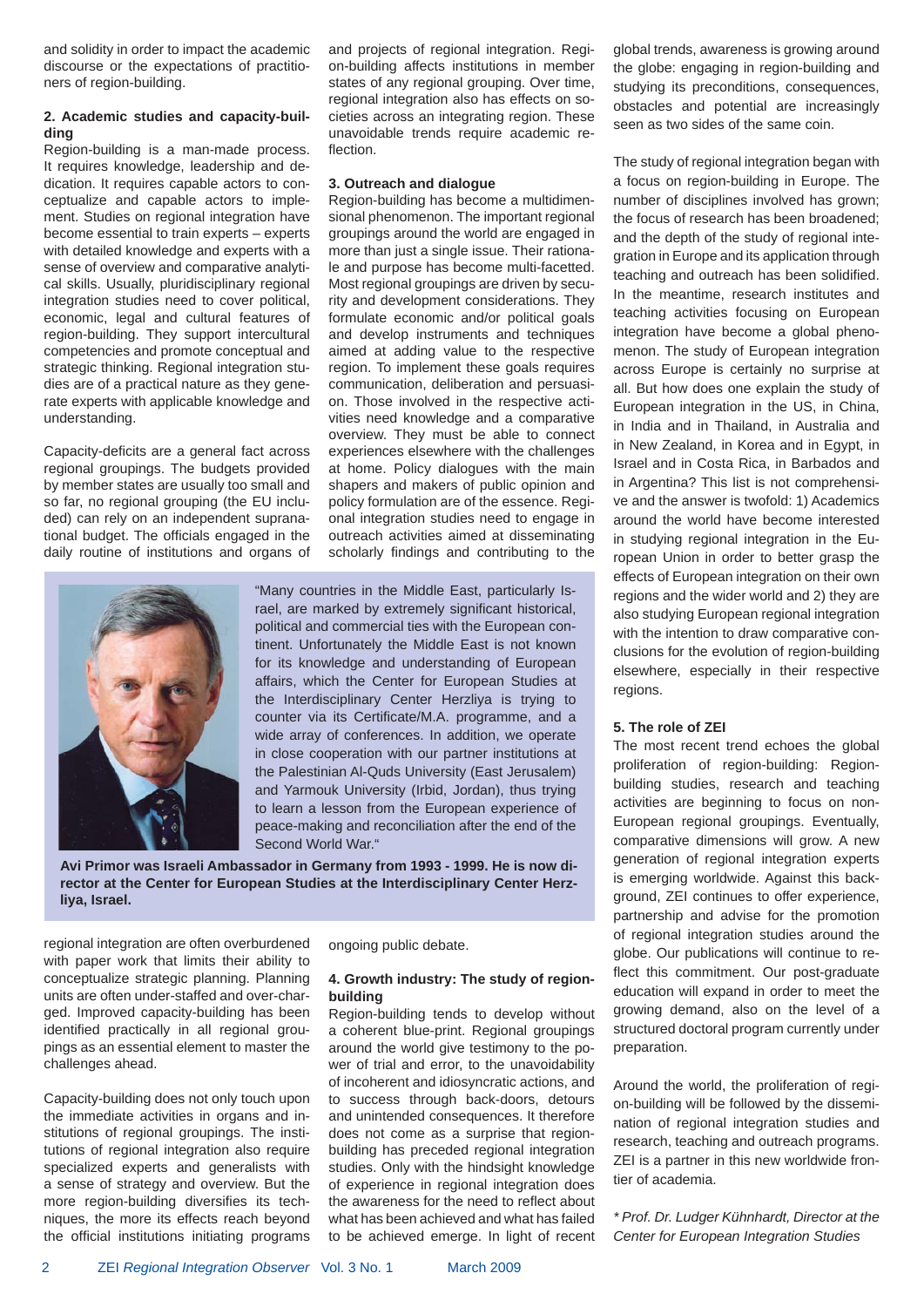### Institutions and Research Networks in the Southern Cone

#### \*Marcelo Mondelli

While most countries of the Americas are increasingly linking their economies, most existing "regional" programs and cooperative efforts, in reality, maintain a national outlook and frame of reference. However, most academic institutions not only teach about integration, they also practice association and link themselves with similar institutions.

These types of practices and associations can be traced back to the early 1950's when they were all built on a common regional spirit of earlier broad networks such as the Unión de Universidades de Américal Latina (http://www.UDUAL.org) established in 1949. At the sub-regional level two other important bodies were also created: the Convenio Andrés Bello (http://www.CAB. int.co) founded in 1970, which aimed to promote cultural, educational and scientific collaboration among the Andean Countries; and the association of autonomous public universities, Grupo Montevideo - AUGM (http://www.GrupoMontevideo.edu.uy), which emerged within the Southern Cone of the Americas when Mercosur was founded in 1991. The initial commitment of the group revolved around cooperation within the framework of AUGM, largely at the postgraduate level. This association functions with a fair amount of decentralization, through disciplinary centers that include the universities, with the maximum strength and interest being in the corresponding area. The AUGM aims to study common sub-regional problems in social development, health, environment, and cultural production.

Latin America and the Caribbean region, as with the rest of the world, went through an intensive process of increasing enrollment. During the past decade (1997-2007) gross enrollment rates increased from 17% to 27% however, each sub-region experienced its own dynamics, constructing different types of governance at institutional levels and reformulating the priorities in terms of integrated education.

#### **The Effects of SEM (Mercosur Education Sector)**

The Mercosur Education Sector (SEM) has been proposed as a regional space to foster the integration of educational sectors of member countries. SEM was created in 1991 with the signing of the Protocol of Intent by the Ministers of Education of the region, made up of member countries and associates (Bolivia and Chile). The protocol was then submitted to Mercosur´s Consejo Mercado Común (CMC), and accepted as an institutional body under the "specialized meetings" of their respective Ministers.

In December 2000, the Ministers of Education adopted the "Gramado Agreement". The agreement covered: internships and student and faculty mobility; accreditation of degrees offered throughout Mercosur; and inter-institutional cooperation at the graduate program level, faculty training, and scientific research. The most significant progress has been made in the area of joint accreditation of university programs.

The "Buenos Aires Letter of Social Compromise" agreed to in 2004, was then incorporated into the main pillars of SEM, thus creating favorable conditions for the coordination of policies and exchange programs aimed at overcoming social inequalities and related problems. It was argued that "a new horizon of a common space of Higher Education in Mercosur is growing up, through specific mechanisms that include dialogue, follow up, technical assistance, cooperation, and funding". Still Mercosur´s space "is clearly far away from the sophistication and high grade of development of that of Bologna process, but it is going on and it is, in some extension, a successful experience, relevant and concrete". Moreover, some relevant issues that shape the agenda of trade negotiations (asymmetries, structural convergence, external economics relations, and the efforts to improve the integration process towards the ideal point of Common Market) were identified as special topics in the interactive relationship between research and trade . For instance, the Mercosur Economic Research Network was reviewed as a significant example of institutionalization of research programs linked to integration issues and trade policy.

*\* Marcelo Mondelli, Advisor in External Affairs and Cooperation for the Municipality of Canelones, Uruguay.*

### **Overview: Think Tanks and Research Institutions on Regional Integration in Latin America**

Latin America and the Caribbean regional integration process created and developed an important set of specialized institutions. Perhaps the older and more specialized body in the region, which was born even before the beginning of the regional integration process, was the **Economic Commission for Latin America and Caribbean (ECLAC)**, under direction of Raul Prebisch. The Commission was initially based in Chile and then spread to most capitals of the region. ELAC made an outstanding contribution on center-periphery theory of development that continues challenging the development style of the region and creates a regionalspecific approach to development, underdevelopment, dependence and trade.

There is also a wide set of academic institutions, mostly public or private universities or centers of research dealing with integration issues. For instance, UBA, Instituto y Universidad Torcuato Di Tella (UTDT), University of Bologna (Arg); CLAEH and UdelaR (Uru); CEDES (Par); Fundación Getulio Vargas (Bra).

Other think tanks of the region are the Latin America Faculty of Social Sciences (FLACSO), CLACSO and Center of Formation for Regional Integration (CEFIR), as semi-governmental bodies providing infrastructure for studies and research.

Moreover, **Mercosur Economic Research Network -MERN-** was established in 1998 and is composed by twelve institutions from Argentina, Brazil, Paraguay and Uruguay.

In **Argentina**: Centro de Estudios de Estado y Sociedad (CEDES). Centro de Investigaciones para la Transformación (CENIT), Instituto Torcuato Di Tella (ITDT), Universidad de San Andrés (UdeSA).

In **Brazil**: Instituto de Economía, Universidade Estadual de Campinas (IE/UNICAMP), Instituto de Economía, Universidade Federal de Río de Janeiro (IE/UFRJ), Instituto de Pesquisa Econômica Aplicada (IPEA), Fundação Centro de Estudos do Comércio Exterior (FUNCEX).

In **Paraguay**: Centro de Análisis y Difusión de Economía Paraguaya (CADEP), Universidad Católica Nuestra Señora de la Asunción (UCNSA).

In **Uruguay**: CINVE, DECON/FCS.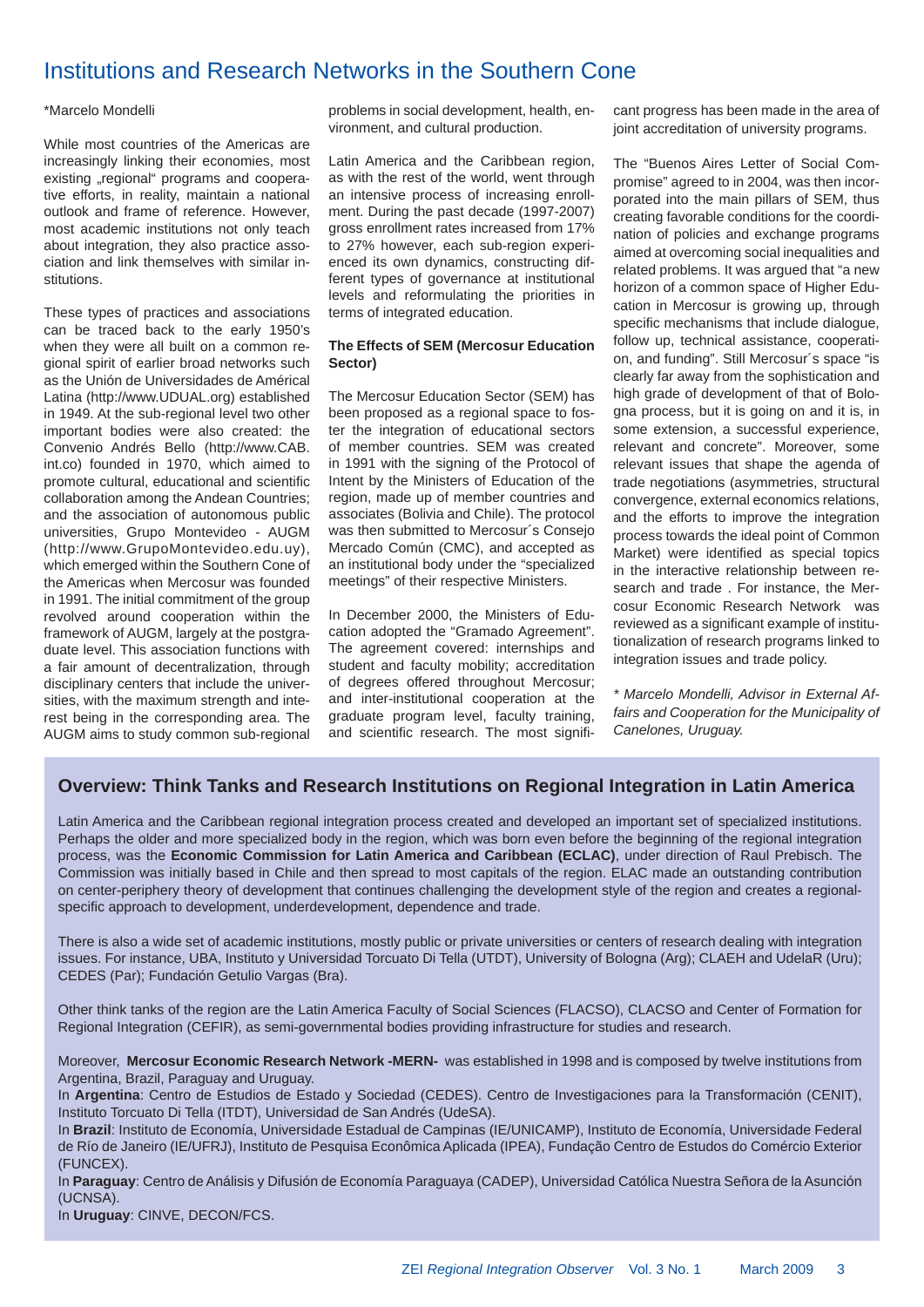# CARICOM Park - A Research Center for the Future of Caribbean Regional Integration

#### \* Michelle Cave

As the Caribbean repositions itself to take advantage of the opportunities presented by the dynamics of globalization, the collective of island nation states is increasig-Iv removing barriers to the free flow of the factors of production. With the movement of capital, people, information as well as those of goods and services, but especially pepople, the experiment of Caribbean integration has the greatest chance of success.

Inextricable to this argument is freer trade made possible by new methods of communication and transport using computerized telecommunications and satellite technologies. More and specialized demand through this increased exposure has seen greater attention being paid to the transportation desires of Caribbean peoples, both of the mainland, island and even the diasporic communities. This also comes at a time when all in the transportation industries o the fore, its design and detail was put out for public input.

In the Caribbean, with democracy so hard won, most everything is in the public domain. Whether this is to our betterment or to our detriment, will be determined, but the past has shown us that universal participation in decisions and events that will shape us as a nation, requires unanimous approval or something close to it. When we look at how and why many of the existing regional integration movements came into vogue, we see that it was deemed almost impossible for them to do otherwise. After 200 years of war, tearing much of the continent apart, a few men deciding that war was much too costly, formed a coal and steel union, the engines of growth at the time.

The European Union has created unified and integrated institutions but not European people. The political culture of the Caribbean would hardly allow this to occur

"For intellectual and practical reasons, the study of European integration has always interested Americans. Intellectually, Europe is a laboratory for the most advanced form of institutionalized integration, a phenomenon of great interest to scholars of international organization, international relations, and political science more broadly. Given the prominence of Americans in the social sciences, it is hardly surprising that most of the leading scholars of European in-

tegration in the early years, the development of Eusuch as Ernst Haas and Leon Lindberg, were Americans; or that many leading scholars of contemporary



European integration, such as Andrew Moravcsik and Alberta Sbragia, are Americans. More pragmatically,

ropean integration is of great economic and strategic importance for the United States. American policy makers are avid consumers of information and ideas generated by universities and think tanks on every imaginable subject, including, in the foreign policy realm, the European Union's current trajectory and future prospects. American scholars of European integration are happy to provide the required analysis and insights.

**Desmond Dinan is Professor of Public Policy and holds the Jean Monnet Chair in European Public Policy at George Mason University in Washington. He has published extensively on different aspects of European Integration.**

have responded to unprecedented hikes in oil prices, in some very creative ways. Endemic to this is the structuring of "hasslefree travel" that the Caribbean Community has promised to implement across the region, making entry into one port, entry into all, one customs space.

With a well established system of democratic action that is firmly respected most everywhere in the Caribbean, the method used in the European experiment in creating a unified space, might not work here. In most instances, the rule of law was used to usher in the EU experiment along with the usage of the monetary tool, the Euro. When the big project of a common currency came when we finally give the nod to integrate politically.

The economic unification of this region will need to be solidly in place long before its people are comfortable giving their leaders the mandate to unify politically. Interestingly, though solid democracy plus economic integration results in many things, both good and useful, this will only come about if the political trust, cooperation and governance is put into a facilitating mixture.

This is the role of the latest addition to the Cave Hill Campus of the University of the West Indies, a Caricom Research Centre. There comes a time in every movement's evolution, where letting go of "ownership" must occur for it to grow. This time has come for the Caribbean Community. We see the beginnings of this erupting through the Caribbean. One stark demonstration of this is the yet unlaunched Caricom Park at the University of the West Indies Cave Hill Campus. Affectionately dubbed "Caricom" by students and faculty alike, there are centres within the park all dedicated in one way or another to the promotion of Caribbean Affairs and Integration.

The Caricom Park houses the Shridath Ramphal Centre where the Masters of International Trade Policy is carried out. Barbados' past Prime Minister, Owen Arthur, has an office charged with building a library dedicated to research into the issues of Caribbean Integration. The Sir Arthur Lewis Institute of Social and Economic Studies is also housed here and handles issues relating to manpower and economic development, political science, public administration, migration, demography, women and development, human resource development via comparative research, multi-disciplinary projects and sample surveys such as political polls and market research.

The real utility of the Park though is the nature of its research strategy. The Caricom Research Centre, realizing that strong analysis and research will be the driving force behind any initiative to have lasting economic and political integration, is in the process of building a think tank peopled by Caribbean scholars and research students. Their tasks will be to feed the Caribbean Integration effort with culturally specific options for its viable and sustainable development. The fundamental issues of development will be dealt with and, though coming from a distinctly intellectual perspective, a number of distinguished persons have been asked to assist in creating a foundation that would encourage most practical applications for this development agenda of Caribbean integration.

Caricom Park is also charged with the creating and maintaining a Forum for Public Policy so as to achieve "a clarity of purpose" on the things it needs cemented.

Past Prime Minister Owen Arthur has, in speaking about his academic contributions to the Caribbean body of research and the establishment of a space dedicated to creating such, stated, "There is need for highpowered, high-intensity public engagement about the important issues of the day. I don't think there has ever been a period of greater intellectual challenge."

*\* Michelle Cave, affi liated to the University of the West Indies CARICOM Park*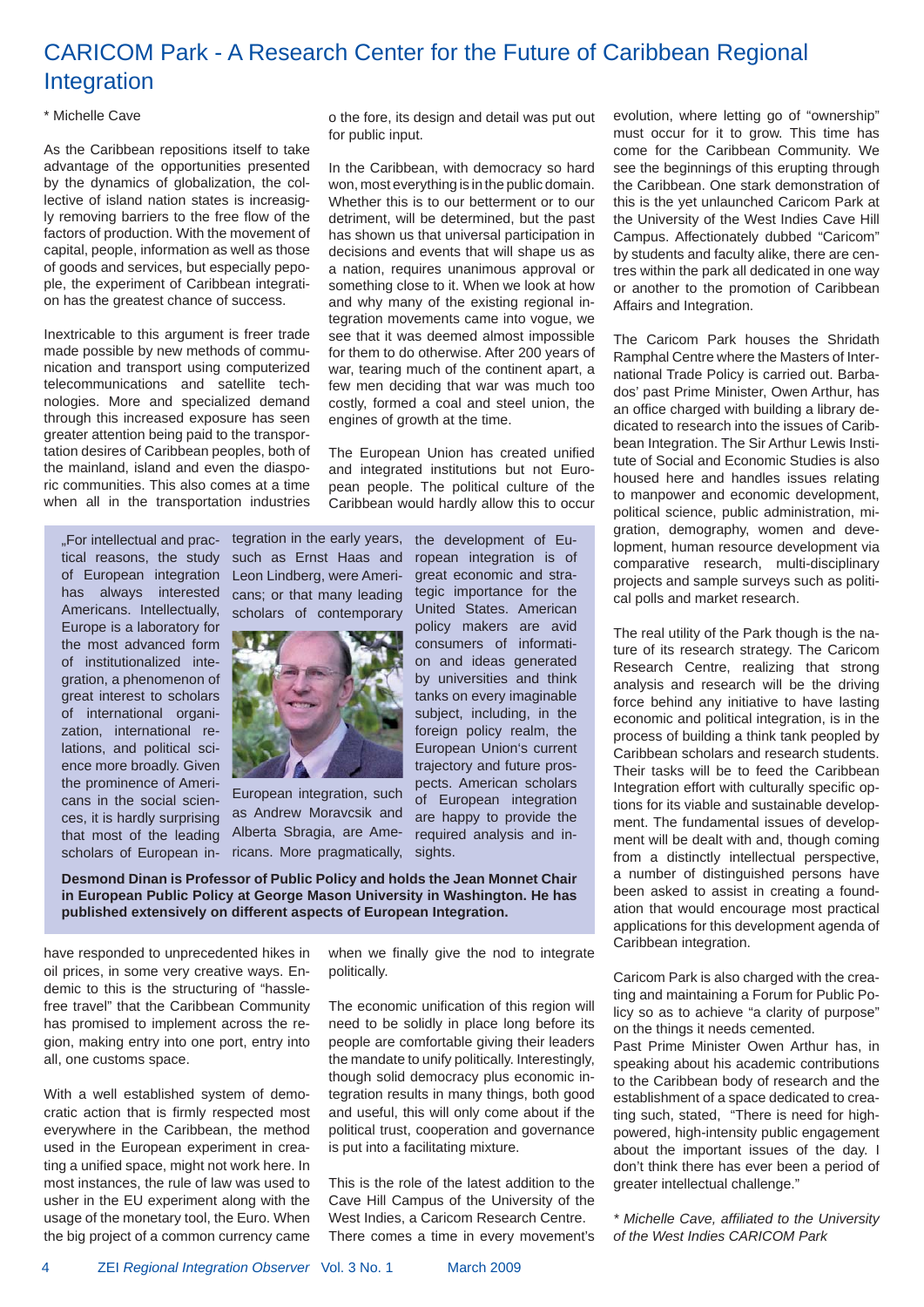

"2009 witnesses the 10th anniversary of New Zealand's National Centre for Research on Europe (NCRE), the country's only graduate research centre exclusively devoted to studying all facets of the EU-NZ bilateral dialogue (see www.europe.canterbury.ac.nz). The unique hallmark of the NCRE has been its pioneering "external perceptions of the EU" research agenda which since 2002 has intensively examined media, public and elite perceptions of the EU in 18 Asia-Pacific countries. For further information, see www.euperceptions.canterbury.ac.nz)."

**Martin Holland is director at the New Zealand's National Centre for Research on Europe at the Canterbury University in Christchurch. Prof. Holland particularly focuses on research on the perception of Europe in the Pacifi c Region.**

# United Nations University - Comparative Regional Integration Studies (UNU-CRIS)

#### \* Philippe de Lombaerde

UNU-CRIS is a research and training programme of the United Nations University (UNU) located in Bruges (Belgium). It was established in 2001 and operates as part of a global network of UNU centres engaged in research and capacity development to support the universal goals of the UN and generate new knowledge and ideas, by providing a framework to bring together leading scholars from around the world to tackle pressing global problems.

In particular, UNU-CRIS specializes in studying the processes and consequences of regional integration and cooperation. Research is conducted by a Bruges-based resident academic staff and associated researchers. UNU-CRIS receives its core funding from the Flemish Government (Kingdom of Belgium). Both institutions have signed a Memorandum of Understanding with the College of Europe that arranges an institutional collaboration between UNU-CRIS and the College. As a UN Agency, UNU-CRIS is also a member of the United Nations Team in Belgium.

#### **Mission**

The mission of UNU-CRIS is to contribute towards achieving the universal goals of the UN and UNU through comparative and interdisciplinary research and training, for better understanding of the processes and impact of intra and inter-regional integration. The aim is to act as a think tank that contributes to capacity-building on issues

of integration and cooperation, particularly in developing countries. UNU-CRIS works in partnership with initiatives and centres throughout the world that are concerned with issues of integration and cooperation and encourage the sense of community between them.

More specifically, the work of UNU-CRIS focuses on:

• Envisioning how multi-level governance is being shaped.

• Monitoring implementation and impact of regional integration.

• Deepening critical understanding of regional integration as a process of social transformation and of the relations between micro- and macro-regionalisms.

• Strengthening governance capacities at local, national, regional and global levels for dealing with regional integration.

• Assessing the actual and potential role of regions in the UN system

#### **Research and Expertise**

At present, UNU-CRIS research activities are organised into four research clusters that focus on:

1) Studying Regions and Regional Integration from a Comparative and Multi-Level Governance Perspective.

2) Monitoring and Assessing Regional Integration Worldwide.

3) Studying the Global-Regional Peace and Security Complex.

4) Assessing the Socio-Economic Dimensions of Regional Integration.

#### **1) Comparative Regional Integration**

In spite of an explosion of literature on regional integration, the "comparative" element remains largely underdeveloped and there is little agreement regarding what constitutes "good" regional integration theory. This results in a fragmented field of study, both in the sense that there is a lack of comparison and cross-fertilisation between scholars focusing on different regions and that there is a lack of dialogue between scholars using different theoretical perspectives. This research cluster seeks to contribute to overcoming these two unnecessary divisions, by taking part in academic discussions and research networks and through the publication of a series of journal articles and book chapters.

#### **2) Monitoring Regional Integration**

This cluster aims to develop tools for monitoring and assessing regional integration processes worldwide, as well as to contribute to prospective thinking about regionalism. This cluster consists of basic research aimed at evaluating existing analytical techniques, the development of new tools for retrospective measurements, prospective foresight and forecasting of regional integration processes.

#### **3) Regional Peace and Security**

This research cluster aims to further expand our understanding of the contribution of regional integration processes to peace and security as well as to support the in-



"The SNU-KIEP EU Center started its operation in March 1st, 2006, as the first Center for EU studies in Korea. The EU Center will increase the awareness of Koreans on EU institutions and practices, and promote further EU-Korea relationship. The EU Center will also reflect the bilateral policy agenda between the EU and Korea, which culminated with the EU Framework Agreement on trade and cooperation with Korea and its attached political declaration announced in 1996. The EU Center will finally conduct research to promote East Asian integration, drawing lessons from European integration. Korean government's top priority policy is to establish peace and prosperity in East Asia through Northeast Asian cooperation and to this end the learning of the European integration process is inevitable."

**Woosik Moon is director at the Seoul National University-Korean Institute for International Economic Policy-EU Center in Seoul. His research focus is on the EU-Korean economic relationship.**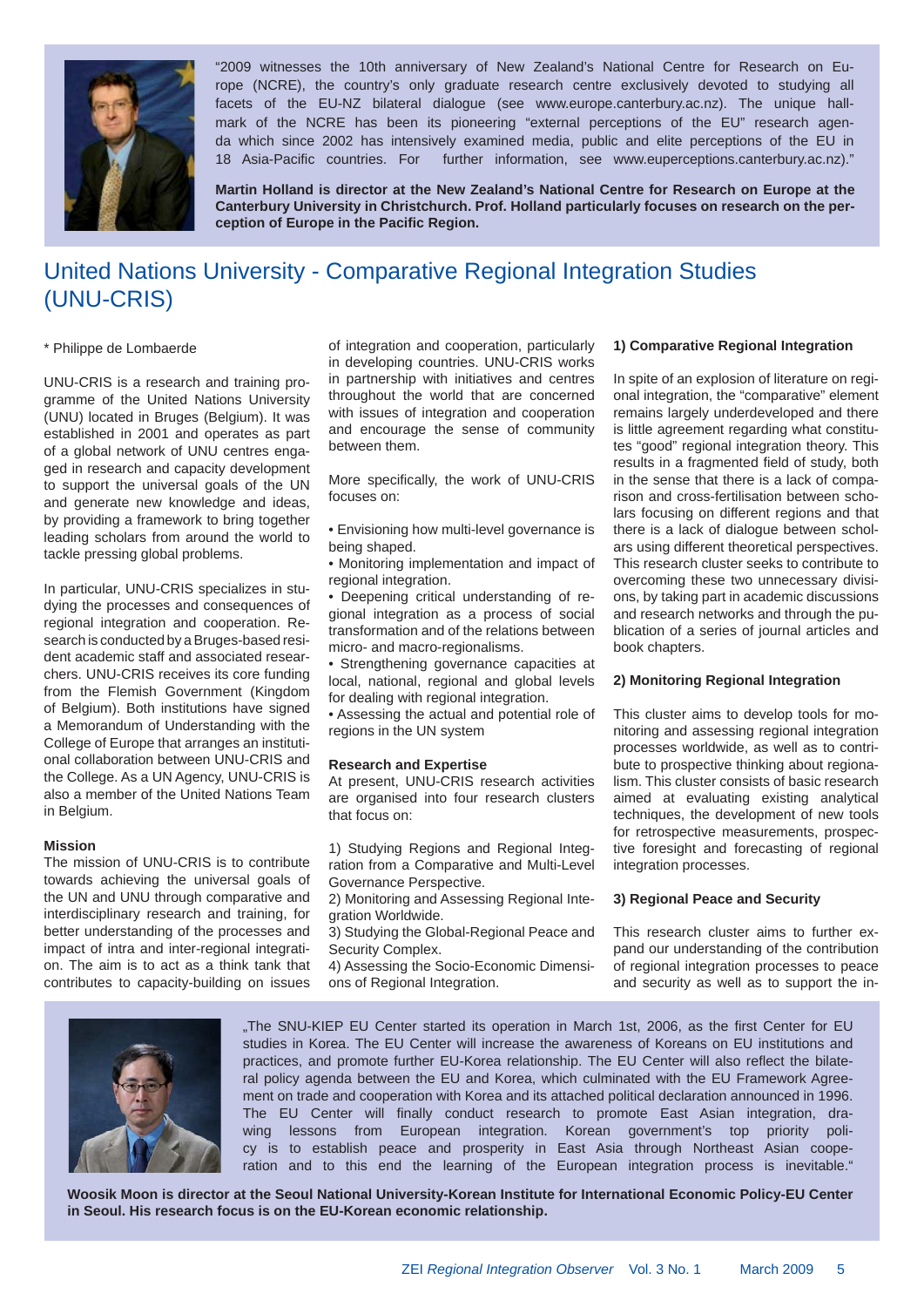

"Our Centre has been focused - mainly through its Jean Monnet Module and periodic seminars - in transmitting and discussing those aspects of the European integration experience that could be more useful for Mercosur and South American integration. Governance of the regional geographic space; methodologies of rule-oriented economic integration; transparency and participation of civil society; the effects of economic asymmetries, have been some of the main issues with priority in the Centre agenda."

**Felix Peña is director at the Centre for European Integration Studies at the Universidad Nacional de Tres de Febrero in Buenos Aires, Argentina. He emphasizes the importance of the study of European Integration for the regionbuilding process in Latin America.**

teractions between the UN and regional organisations by addressing three areas of research:

1. Co-operation between the UN and regional organisations.

2. Case studies on the contributions of regional actors to peace and security

3. Case studies of regional approaches to peace and security studies

#### **4) Socio-Economic Dimension of Regional Integration**

The cluster aims to advance knowledge about how regional integration affects socio-economic issues and social policies, to advance research as well as policy dialogue and to build upon established partnerships with UNESCO, UNDESA and ILO. The ambition is to bring together existing expertise on social policy issues with expertise on regionalisation, in order to facilitate inter-regional dialogue, policy learning and capacity-building processes.

This cluster contains two strands of research:

1. The study of regional trade and investment agreements from a political economy perspective.

2. The study of regional dimensions of social policies.

#### **•Capacity Building**

The two major aims of UNU-CRIS capacity–building activities are to enhance human resources and to strengthen institution building for regional integration in developing countries.

#### **•Visiting Researchers**

UNU-CRIS hosts a number of researchers in Bruges every year. Some researchers come in the framework of the FP6 GAR-NET Network of Excellence, provided with a mobility grant. UNU-CRIS offers also the opportunity for university professors, researchers, and other professionals with a background in regional integration to spend research time in Bruges, for periods from three to twelve months.



UNU-CRIS staff performs a number of short-term trainings and capacity-building courses (general and customised) in the area of regional integration, mainly aimed at students and administrative personnel in developing countries.

#### **•Network for Regional Integration Studies (NETRIS)**

UNU-CRIS and the College of Europe have introduced, with partner institutions, the Network for Regional Integration Studies, founded by Edulink, the ACP-EU cooperation programme in Higher Education. The project aims to establish and coordinate a network of Higher Education Institutions working within the field of comparative regional integration.

#### **•Internships for graduate students**

UNU-CRIS offers unpaid trainee positions for recent graduates whose background and interests respond to some topics in regional integration that fall within the UNU-CRIS Academic Programme.

For further information, visit: www.cris.unu. edu.

*\* Dr. Philippe de Lombaerde, Research Fellow at UNU-CRIS*



"The Centre for European Studies (CES), with six full-time faculties - the only centre in the country – offering 11 courses to postgraduate and MPhil students on the economy, foreign policy, politics, society of contemporary Europe/European Union. It currently has about 50 MPhil/PhD students. The Centre functions as a nodal point for the teaching, research and promotion and dissemination of research on contemporary European/EU studies in India through its conferences, publications, and public outreach activities."

**Rajendra K. Jain is director at the Centre for European Studies at the Jawaharlal Nehru University (JNU) New Delhi. Prof. Jain is currently focussing his research on the growing relationship between India and the European Union and between Pakistan and the European Union.**

### **New ZEI Publication - EU Foreign Policy in the Mediterranean and the Reform Process in Egypt. From Partnership to Neighbourhood**

**By Thomas Demmelhuber, ZEI Schriften, Vol. 69, Baden-Baden: Nomos Publishing House, 2009, 343 pages, ISBN 978-3-8329-4460-5** 

EU foreign policy in the Southern Mediterranean aims at fostering prosperity, stability, and democratic reform, based on a consensus with the Arab partner countries in the region. In the Barcelona Declaration of 1995 and in various documents of the European Neighbourhood Policy both parties have formulated common objectives and established mechanisms to ensure their sound implementation. To achieve these ambitious interests there is a wide-spread consensus in academics and politics that a comprehensive socio-economic development and eventually democratic reform in the authoritarian strip of the Southern Mediterranean are essential preconditions. However, are the established strategies and instruments on the ground sufficient for the EU to implement this diverse agenda together with its partners in the South? Focusing this core question the book aims at analyzing the genesis and results of EU-Egyptian cooperation since 1995 in the context of Egypt's political, economic, and social reform process.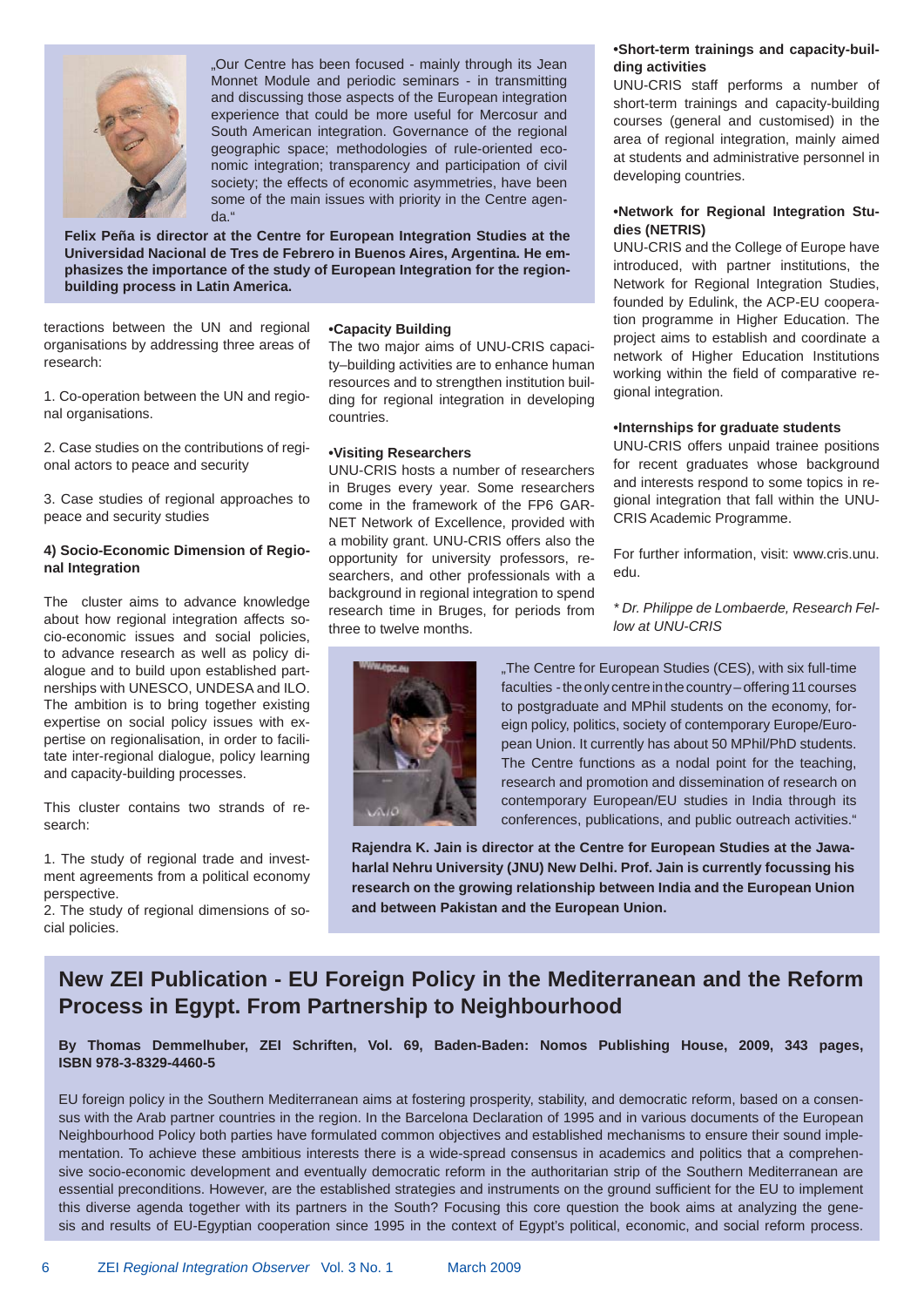### Bridging Knowledge and Decision Making for Regional Integration in West Africa

#### \*Corsino Tolentino

Inspired in part by the Freedom Fighters' legacy and the coming together of nations to form the European Union, the Economic Community of West African States (ECO-WAS) has set the goal of creating an expanding and solid bloc to augment the commercial, cultural and political weight of the region. These fifteen countries  $-$  Benin, Burkina Faso, Cape Verde, Côte d'Ivoire, The Gambia, Ghana, Guinea, Guinea Bissau, Liberia, Mali, Niger, Nigeria, Senegal, Sierra Leone and Togo - constitute a particular group. Its population of more than 260 million speaks English, French, Portuguese and many originally African languages. Nigeria is the most populous country of the region (51.5%) and Cape Verde has the smallest population (0.2%).

There are also sub groups within ECO-WAS: eight nations (Benin, Burkina Faso, Côte d'Ivoire, Guinea Bissau, Mali, Niger, Senegal and Togo) form the UEMOA (Union Economique et Monétaire Ouest Africaine), a monetary and customs union whose members share the CFA (Comunauté Française d'Afrique) franc. Six of the remaining seven States (The Gambia, Ghana, Guinea, Liberia, Nigeria and Sierra Leone) are preparing to establish a second common currency, the Eco, and the correspondent West African Monetary Zone (WAMZ). This means that by 2010 ECOWAS may have 3 European languages (English, French and Portuguese) and 3 currencies (CFA franc, Eco and Escudo for Cape Verde, the smallest and sole insular member).

In spite of the relative success of ECOWAS, the most dynamic and thriving African sub region, these facts point to some serious difficulties regarding regional integration at large. There is a positive evolution because two or three monetary zones are probably easier to merge than four or five, but one cannot honestly conceive a single West African currency and common central bank in this decade or the next. They are simply not feasible. So, why do people talk so much about regional integration? I think that this is mainly due to an intuitive need, a lack of evidence-based information and the dissociation between knowledge management and decision-making process.

Fortunately, while West Africa is one of the least developed regions in the world, regionalization is increasingly perceived as providing opportunities for sustainable economic growth, peace, social cohesion and democratic consolidation. With this in mind, ECOWAS, Cape Verde, UNESCO and ECOBANK proposed to the Heads of State and Government of the Economic Community of West African States the creation of an international research centre for regional integration and social transformation. In January 18, 2008 the decision to create the West Africa Institute (WAI) in Praia, Cape Verde, was made in Ouagadougou, Burkina Faso.

Since then, we have been traveling down the long and rocky road to its legal creation and installation. Why? Because we need a respected institution to push West Africa into the world knowledge society. However, before achieving those objectives we have to consolidate the various multidisciplinary research teams and networks on regional integration and reinforce interaction and reciprocal confidence between researchers, policy makers, private sector and organized civil society. Partners at national, sub-regional and international levels and, a broad participation of the private sector, scholars and other members of the civil society, provide great challenges and opportunities.

For these reasons, WAI (IAO in French and

Portuguese) emerges as an atypical project. Regional, public and private friendly, it's an independent think tank to promote innovative ideas in a neutral and non-adversarial manner. Additionally, it is designed to place ECOWAS on the contemporary world map of knowledge for development and highlight the value of its insular part: Cape Verde. Furthermore, this institute may facilitate interregional dialogue for cooperation and progress.

It is expected that because it is being carefully created by ECOWAS with specific profile and governing system, the independent West Africa Institute for regional integration will immediately become an excellent category 2 research center under the auspices of UNESCO. The launch is planned for 2010.

*\* Dr. Corsino Toletino, Project Coordinator for the West Africa Institute.*



*Students of the European Studies Program at the American University of Central Asia together with former German Amabassador in Kirgizia, Prof. Dr. Dr. Klaus W. Grewlich at the Center for European Integration Studies.*

### **European Studies as a topic in Central Asia**

With ever growing pace of integration processes in Europe and the increased role of the European Union as an international actor there is a need to study these processes more in detail. This is what the European Studies program at the American University of Central Asia in Bischkek commits to achieve in its undergraduate program. The interdisciplinary program was created in

2006. Behind this initiative stands the wish to understand how it was possible to overarch national ambitions and create something unique and salient in human history. Implicitly we also sought to draw lessons from the integration in Europe for our efforts in the central Asian region to integrate.

**Serik Beimenbetov, Program Chair**